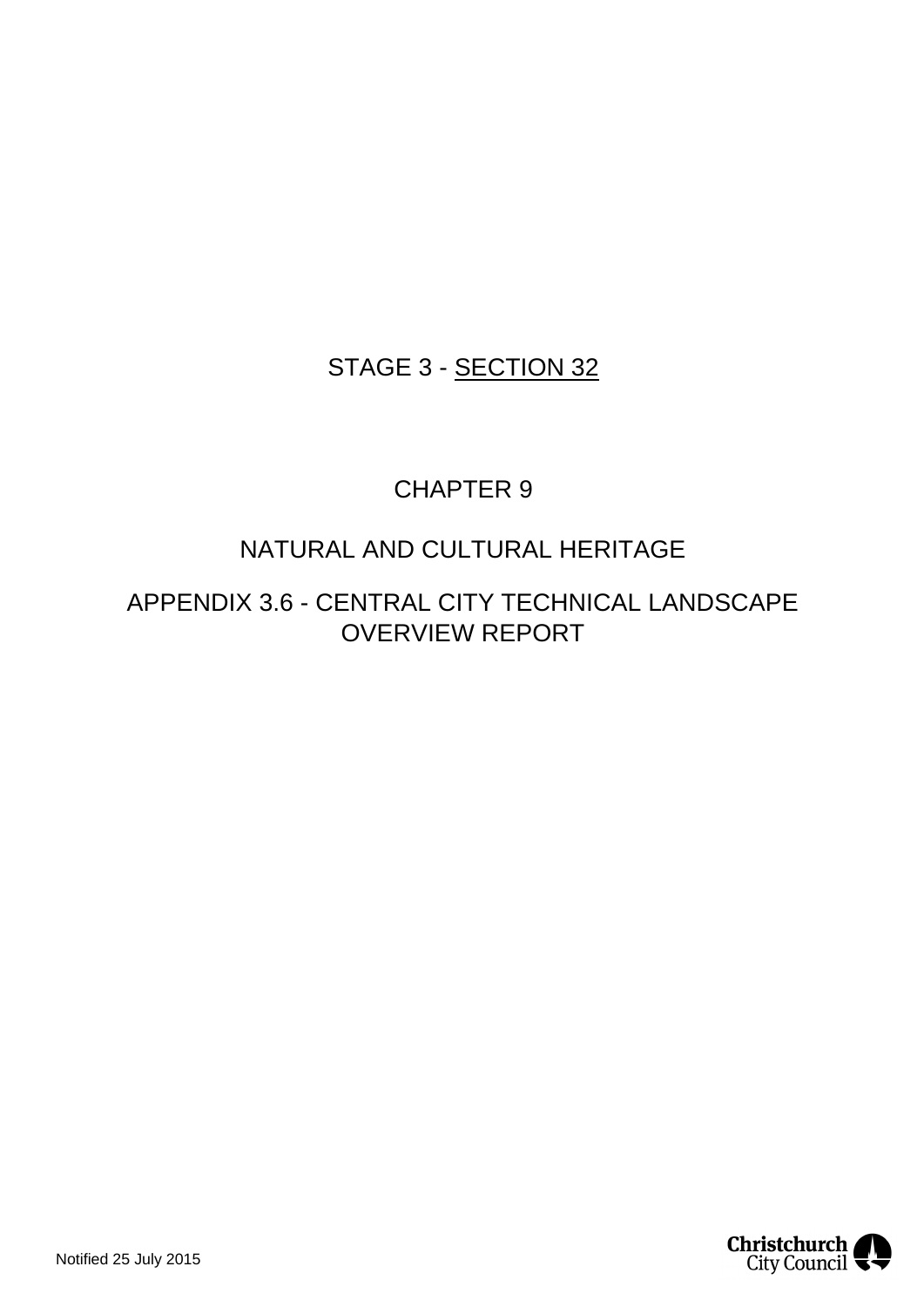# **CONTENTS**

| 1 | Overview of approach to landscape assessment within the Central City for the District |  |
|---|---------------------------------------------------------------------------------------|--|
|   |                                                                                       |  |
|   | Ensuring a consistent approach to landscape assessment, evaluation and<br>1.1         |  |
|   |                                                                                       |  |
|   | 1.2                                                                                   |  |
|   | 1.3                                                                                   |  |
|   | Outstanding Natural Landscapes and Features – explanation and assessment<br>1.3.1     |  |
|   |                                                                                       |  |
|   | Significant Landscapes or Features - explanation and assessment methodology<br>1.3.2  |  |
|   |                                                                                       |  |
|   |                                                                                       |  |
| 2 | Summary of the Ōtautahi/Christchurch Landscape Study 2015 findings in relation to     |  |
|   |                                                                                       |  |
| 3 |                                                                                       |  |
| 4 |                                                                                       |  |
| 5 |                                                                                       |  |
| 6 |                                                                                       |  |
| 7 |                                                                                       |  |
| 8 | Appendix One: Excerpt from section 4.5.2 of the Ōtautahi/Christchurch Landscape       |  |
|   |                                                                                       |  |
|   | 8.1                                                                                   |  |
|   | 8.2                                                                                   |  |
| 9 | Appendix Two: Excerpt from Stage 3 of the Ōtautahi/Christchurch Landscape Study       |  |
|   | relevant to the Ōtākaro / Avon River – Landscape Sensitivities and Recommended        |  |
|   |                                                                                       |  |
|   |                                                                                       |  |

# **Hannah Lewthwaite**

This landscape report was prepared at the stage of preparation of the proposed Replacement District Plan when it was intended that there would be a stand-alone section for Natural and Cultural Heritage within the Central city chapter, Chapter 13.

Although there are now references within the report to Chapter 13, this landscape report now forms part of Chapter 9.

Technical Landscape Overview Report Author: Hannah Lewthwaite, Senior Landscape Planner, Christchurch City Council

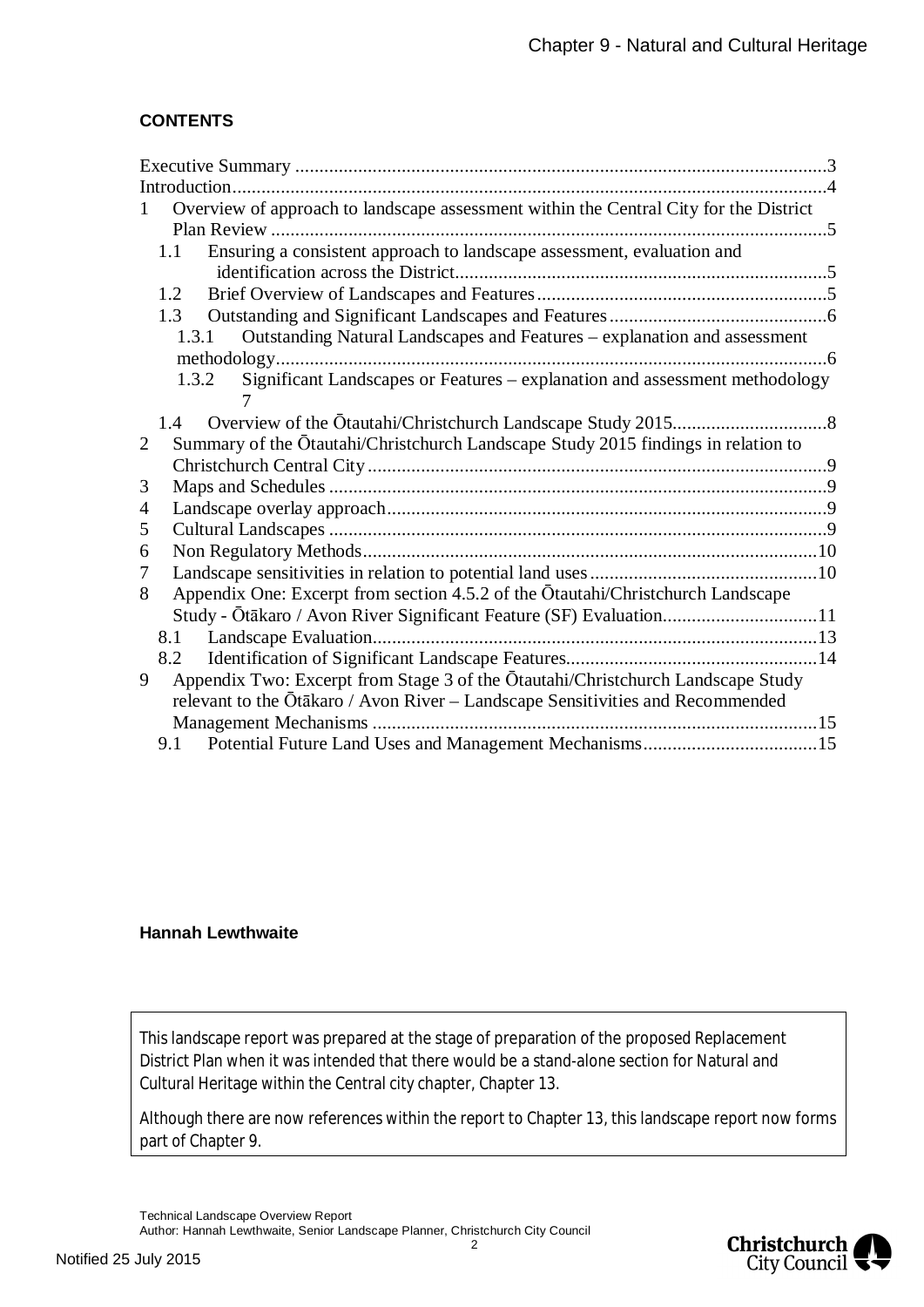#### <span id="page-2-0"></span>**Executive Summary**

This report sets out an overview of the approach to the review of the District's Outstanding and Significant Natural Landscapes and Features for Chapter 13 - Central City of the proposed Christchurch Replacement District Plan. While the focus is solely on Chapter 13, where the Ōtākaro / Avon River has been identified as a Significant Landscape Feature, commentary on the wider Ōtautahi/Christchurch Landscape Study 2015 has been included to explain the context to the landscape assessment of the Ōtākaro / Avon River (which was undertaken as part of a City wide landscape assessment). It is also included to explain the difference between the 'Outstanding' and 'Significant' landscape feature classifications in terms of the assessment methodology used. It is also important to refer to the Ōtautahi/Christchurch Landscape Study 2015 together with this report as the detailed context and methodologies are explained in that document.

The methodology which has been used for assessing and evaluating Outstanding Natural Landscapes and Features (ONL/Fs) for the District Plan Review is one which has been developed from case law in New Zealand over the last fifteen to twenty years and recently endorsed by the New Zealand Institute of Landscape Architects as best practice. It has also recently been incorporated into the Canterbury Regional Policy Statement.[1](#page-2-1)

The Ōtautahi/Christchurch Landscape Study 2015 was undertaken by a team of local and national experts and independent peer reviewers, and focussed on achieving a consistent approach to landscape identification and evaluation across the District. Given the extensive landscape assessment previously carried out for Te Pātaka o Rākaihautū/Banks Peninsula, the focus in that area was on reviewing the existing Banks Peninsula Landscape Study 2007 (contained in new addendum reports), whereas for Ōtautahi/Christchurch City a new landscape study was required.

The Ōtautahi/Christchurch Landscape Study 2015 was undertaken over a period of 12 -15 months during 2014-2015 and involved extensive research, landscape assessment and evaluation including site visits and peer review. Ongoing discussions with the District Plan Review Project's Collaborative Advisory Group (CAG) and the Rūnanga Focus Working Group (RFWG) were also undertaken. The Ōtautahi/Christchurch Landscape Study 2015 should be read in conjunction with this Technical Report (Landscape Technical Report for the Central City). The findings of the Ōtautahi/Christchurch Landscape Study 2015 in relation to the Ōtākaro / Avon River are contained in Appendix One of this report. The diagram in Figure 1 below sets out how the various reports fit together with those relating to the Central City on the lower left:



Figure 1: Diagram showing an overview of landscape assessment undertaken for the District Plan Review and the documents that support this report.

Technical Landscape Overview Report



<span id="page-2-1"></span><sup>1</sup> NZILA Best Practice Note Landscape Assessment And Sustainable Management 10.1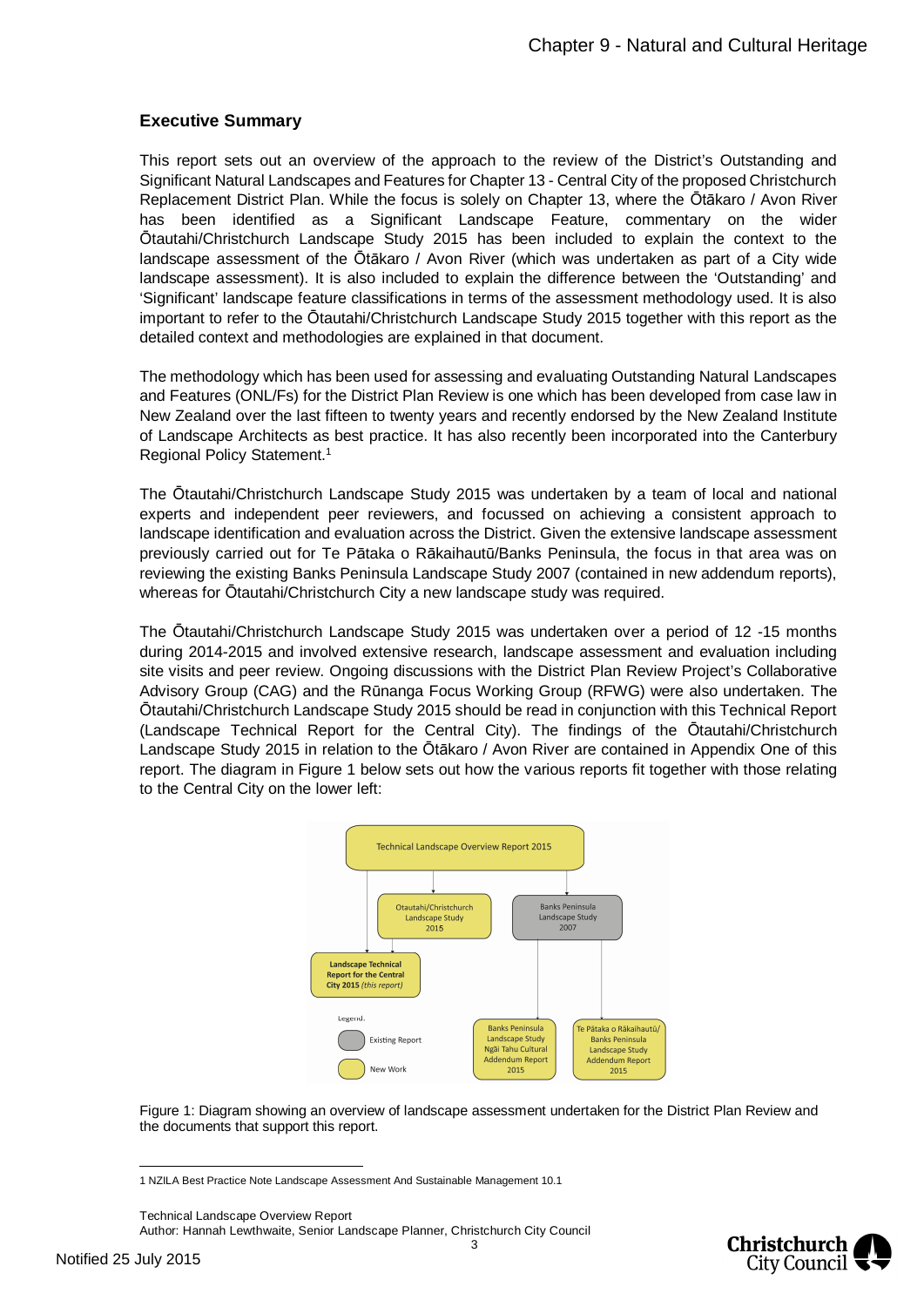# <span id="page-3-0"></span>**Introduction**

As previously discussed, this report sets out an overview of the approach to the review of the District's Outstanding and Significant Natural Landscapes and Features for Chapter 13 - Central City of the proposed Christchurch Replacement District Plan. Table 1 (below) summarises the legislative requirements in relation to landscapes within the District and compares the currently operative plan provisions with the proposed Christchurch Replacement District Plan approach. Note: a detailed list of the relevant legislative requirements should also be referred and is attached in Appendix One of the Technical Landscape Overview Report 2015.

The left hand column (1) shows the higher order legislative documents which the Council is required to give effect to in relation to landscapes. Because some of this legislation has been updated over time, previous versions have been shown as well to explain the context in which the currently operative plans have been operating (2), and the changed context (as these higher order legislative documents have been updated over time) in which the Review is now being undertaken (3). Finally, column (4) shows the scope of the landscapes work undertaken for the District Plan Review as relevant to Chapter 13.



Table 1: showing the legislative requirements in relation to landscapes within the District comparing the currently operative plan provisions with the proposed Christchurch Replacement District Plan approach.

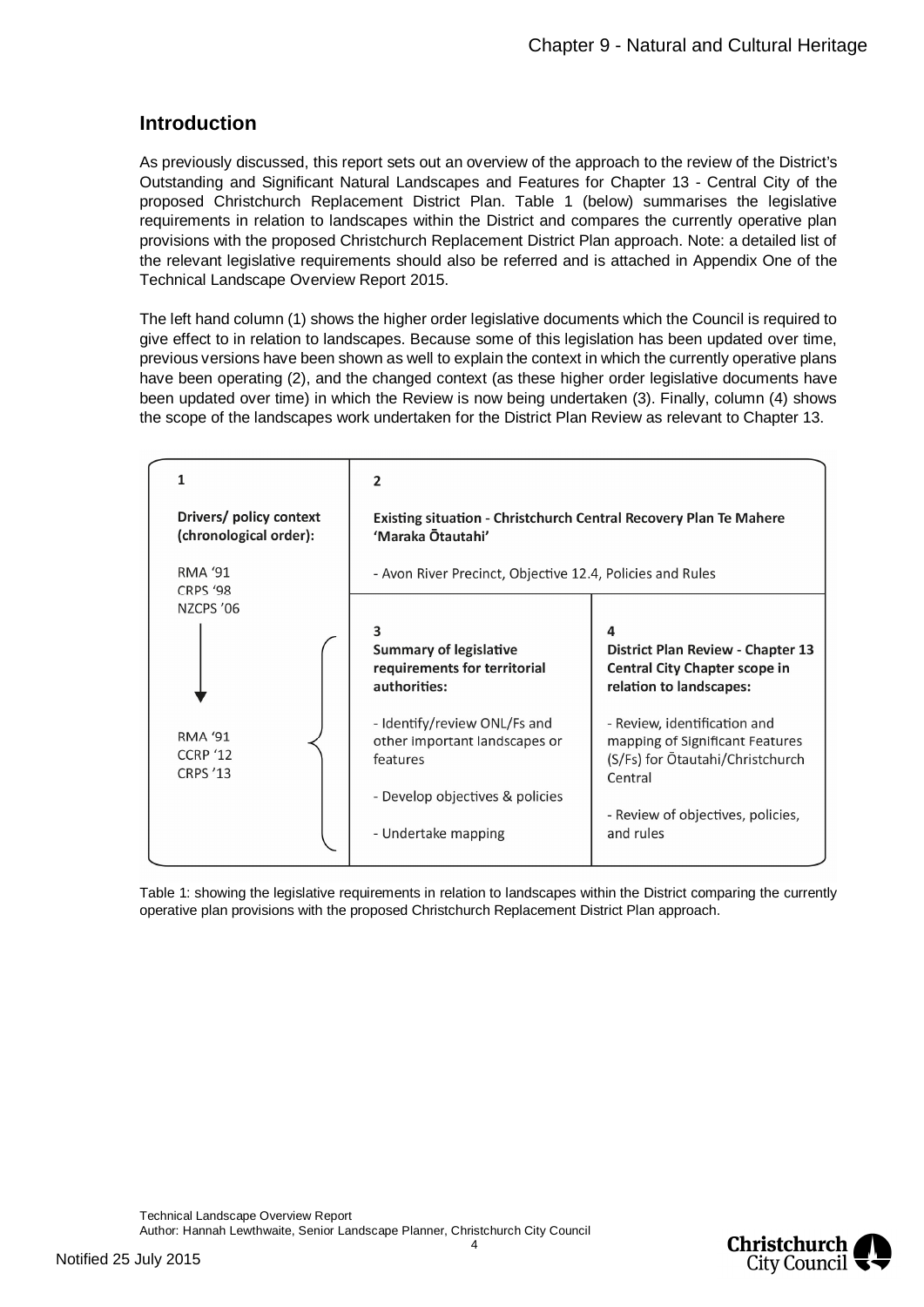# <span id="page-4-0"></span>**1 Overview of approach to landscape assessment within the Central City for the District Plan Review**

# <span id="page-4-1"></span>**1.1 Ensuring a consistent approach to landscape assessment, evaluation and identification across the District**

The wider context of landscape assessment undertaken for the District is explained in detail in the Technical Landscape Overview Report for Chapter 9 - Natural and Cultural Heritage so is not repeated here. However Figure 1 provides an overview of landscape assessment undertaken for the Central City and shows that which is relevant to Chapter 13.

Landscape assessment work for the Christchurch Central Recovery Plan Te Mahere 'Maraka Ōtautahi' has drawn specific attention to the Ōtākaro / Avon River within the Central City as part of the Te Papa Ōtākaro / Avon River Precinct. In particular the Ōtākaro / Avon River was identified as a place of significance to Ngāi Tahu for many reasons including its importance as a source of mahinga kai; a place of settlement, burial or urupā, trade and way finding (source: Christchurch Central Recovery Plan pg. 13).

Other important values which were recognised include the historical contrast between the curving river and linear grid of the streets, high amenity values, and open space and recreation values. These values have also been recognised in the Ōtautahi/Christchurch Landscape Study 2015 where the Ōtākaro / Avon River is considered to be a Significant Feature (to be explained in more detail later in this Report and in the accompanying Ōtautahi/Christchurch Landscape Study 2015).

# <span id="page-4-2"></span>**1.2 Brief Overview of Landscapes and Features**

A brief overview of landscapes and features is provided below to explain the terminology and context in which landscape assessment for the District Plan Review is undertaken.

The Ōtautahi/Christchurch Landscape Study 2015 explains that,

*" 'Landscapes' have been interpreted as the geographic products of interaction between human societies and culture with the natural environment."*

It also explains that, *"while natural processes established the land on which we live, human processes have modified the land with various characteristic activities and patterns. Because the human and natural processes are subject to change and evolution, landscapes are dynamic systems which will be subject to further change in the future."*

This understanding is consistent with the purpose, principles, definitions and interpretations of the Resource Management Act (RMA), which provides the context for the Ōtautahi/Christchurch Landscape Study 2015 and is a useful reference for understanding landscapes across the District.

Scale is an important consideration for landscape assessment and the Ōtautahi/Christchurch Landscape Study 2015 explains that,

*"Landscapes are larger areas that are perceived as a whole, which can include a number of features within them. Landscapes can be either experienced from within (eg walking tracks/ Summit Road within Port Hills landscape) or seen as the whole of the outlook (eg the Port Hills perceived as a whole from Ōtautahi/Christchurch City). Landscape boundaries can coincide with visual catchments. Landscape features are discrete elements within a landscape, which are generally experienced from outside the features' boundaries. Both landscape and feature are scale dependent, eg Pātaka o Rākaihautū/Banks*



Technical Landscape Overview Report Author: Hannah Lewthwaite, Senior Landscape Planner, Christchurch City Council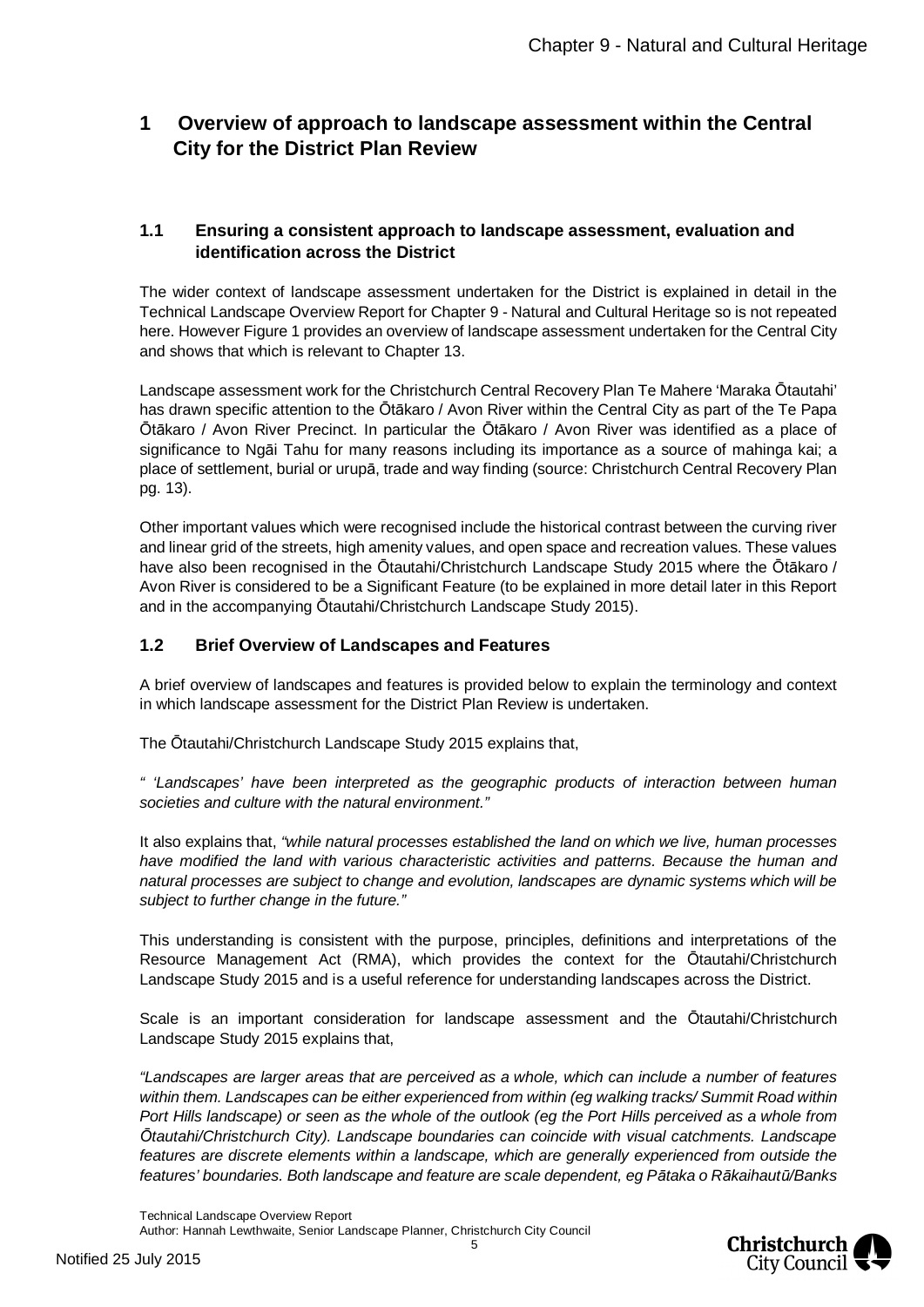*Peninsula could be identified as a feature when seen as a whole from a satellite aerial view (Regional Scale), while it has landscapes, such as the Akaroa Harbour, and features, such as volcanic outcrops, occurring within it when perceived from within (District and Local Scale)."*

# <span id="page-5-0"></span>**1.3 Outstanding and Significant Landscapes and Features**

While the focus of this report is on the Significant feature of the Ōtākaro / Avon River, an explanation of Outstanding Natural Landscapes and Features and the assessment methodology for these is included below to provide relevant context to the identification and evaluation of the Ōtākaro / Avon River as a significant feature.

# <span id="page-5-1"></span>**1.3.1 Outstanding Natural Landscapes and Features – explanation and assessment methodology**

Section 6(b) of the Resource Management Act, Policy 15 of the New Zealand Coastal Policy Statement, and particularly Objective 12.2.1 of the Canterbury Regional Policy Statement require the Council to identify Outstanding Natural Landscapes within the District.

While Section 6(b) of the RMA refers to both landscapes and features without differentiating between the two, for District landscape assessment purposes a differentiation has been made between the identification of Outstanding Natural Landscapes (ONL) and Features (ONF) as described in 1.2 above. This is according to the requirements of Objective 12.2.1 of the Canterbury Regional Policy Statement which states that,

*"Outstanding natural features and landscapes within the Canterbury region are identified and their values are specifically recognised and protected from inappropriate subdivision, use and development."*

Objective 12.2.1 continues on to explain that,

*"Landscape is an integral element of the environment and potential land-use effects on landscape values require an integrated management response. Changes in landscape can also affect the relationship of Ngāi Tahu with ancestral land, sites and wahi tapu. Landscape is multi-dimensional and includes natural science, legibility, aesthetic, shared and recognised, transient, heritage and tāngata whenua values."*

The specific methodology for assessing Outstanding Natural Landscapes and Features (ONL/Fs) is described in full in the Landscape Studies accompanying this report. However to summarise the approach, ONL/Fs identified for the Christchurch District were evaluated according to methodology which has been developed in New Zealand over the last fifteen to twenty years and tested through the Environment Court. The range of criteria that the Environment Court has reinforced for landscape practitioners to consider when valuing landscapes is referred to as the 'Amended *Pigeon Bay* criteria' or factors<sup>[2](#page-5-2)</sup>. The criteria or factors include (but are not limited to):

- 1. the natural science factors the geological, topographical, ecological and dynamic components of the landscape;
- 2. its aesthetic values including memorability and naturalness;
- 3. its expressiveness (legibility): how obviously the landscape demonstrates the formative processes leading to it;
- 4. transient values: occasional presence of wildlife; or its values at certain times of the day or of the year;
- 5. whether the values are shared and recognised;

Technical Landscape Overview Report





<span id="page-5-2"></span><sup>2</sup> *Pigeon Bay Aquaculture Ltd v Christchurch Regional Council* [1999] NZRMA 209; *Wakatipu Environmental Society Inc v Queenstown Lakes District Council* [2000] NZRMA 59 at paragraph 72.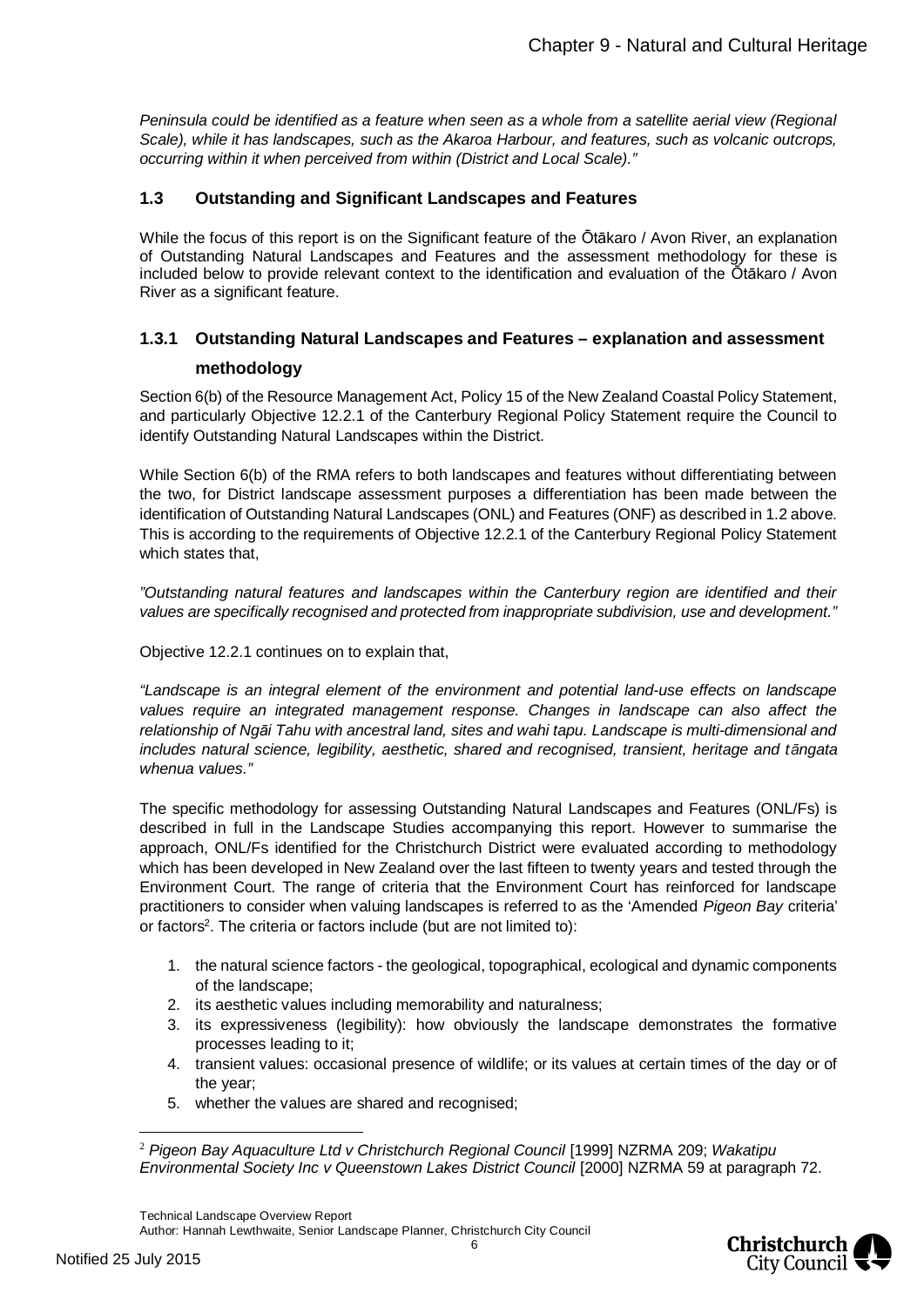- 6. its value to tāngata whenua; and
- 7. its historical associations.

As the Otautahi/Christchurch Landscape Study 2015 explains, there is now a level of acceptance in the use of these criteria as an assessment framework. However, it is also increasingly recognised by practitioners that while the above criteria is useful, it also has certain limitations. While they were not intended to form a definitive or 'complete' list of landscape values, this is how they have often been used by assessors. Many of the criteria actually overlap and some could be more usefully seen as subsets of one another rather than as separate value categories. This can be confusing and lead to some values being given more weight than others, or 'double-counting'.

A recent review by the New Zealand Institute of Landscape Architects (NZILA) has reordered the Pigeon Bay criteria into three categories, focusing on the landscapes' broad Biophysical, Sensory and Associative values. Condensing the Pigeon Bay criteria or factors into these three broad categories reduces the risk of emphasising some criteria at the cost of others and enables assessors to interpret the landscape values with validity and reliability - which was why the recent NZILA approach was used.

This is also the approach that is required by the Canterbury Regional Policy Statement in Policy 12.3.4 'Consistency of identification and management of outstanding natural features and outstanding natural landscapes' which seeks to achieve consistency in the identification of outstanding natural features and landscape areas and values by:

*"(1) Considering the following assessment matters which address biophysical, sensory and associative values* (author's emphasis) *when assessing landscapes in the Canterbury region…* (lists the Amended Pigeon Bay Factors from above)."

In brief, as the full methodology for evaluating outstanding natural landscapes and features is already described in the Ōtautahi/Christchurch Landscape Study 2015, landscapes and features were scored and ranked using a five point rating system from 'very high' to 'very low'. ONF/Ls were defined as those landscapes and features that would reach an overall rating of greater than 'High' with no one of the attributes rated lower than 'Moderate'.

# <span id="page-6-0"></span>**1.3.2 Significant Landscapes or Features – explanation and assessment methodology**

Natural features and landscapes that do not meet the criteria for being ranked as 'outstanding' can nonetheless be required to be ''maintained and enhanced'' either as ''amenity values'' or part of the wider "environment" under RMA S.7(c) or S.7(f). Objective 12.2.2 – 'Identification and management of other landscapes' of the Canterbury Regional Policy Statement also addresses the identification and management of other important landscapes that are not outstanding natural landscapes. It states that other important landscapes may include:

- (1) natural character
- (2) amenity
- (3) historic and cultural heritage landscapes.

For the Christchurch City area, features containing particular scenic values, but a noticeably lower rating of other landscape values, have been identified as Significant Features and Landscapes (SF/Ls). As the Ōtautahi/Christchurch Landscape Study 2015 explains, the values of these SF/Ls are often more alike to Visual Amenity Landscapes (VAL), which have been identified in other Districts to assist in considering section 7(c) of the RMA. Through case law VALs are often associated with rural landscapes

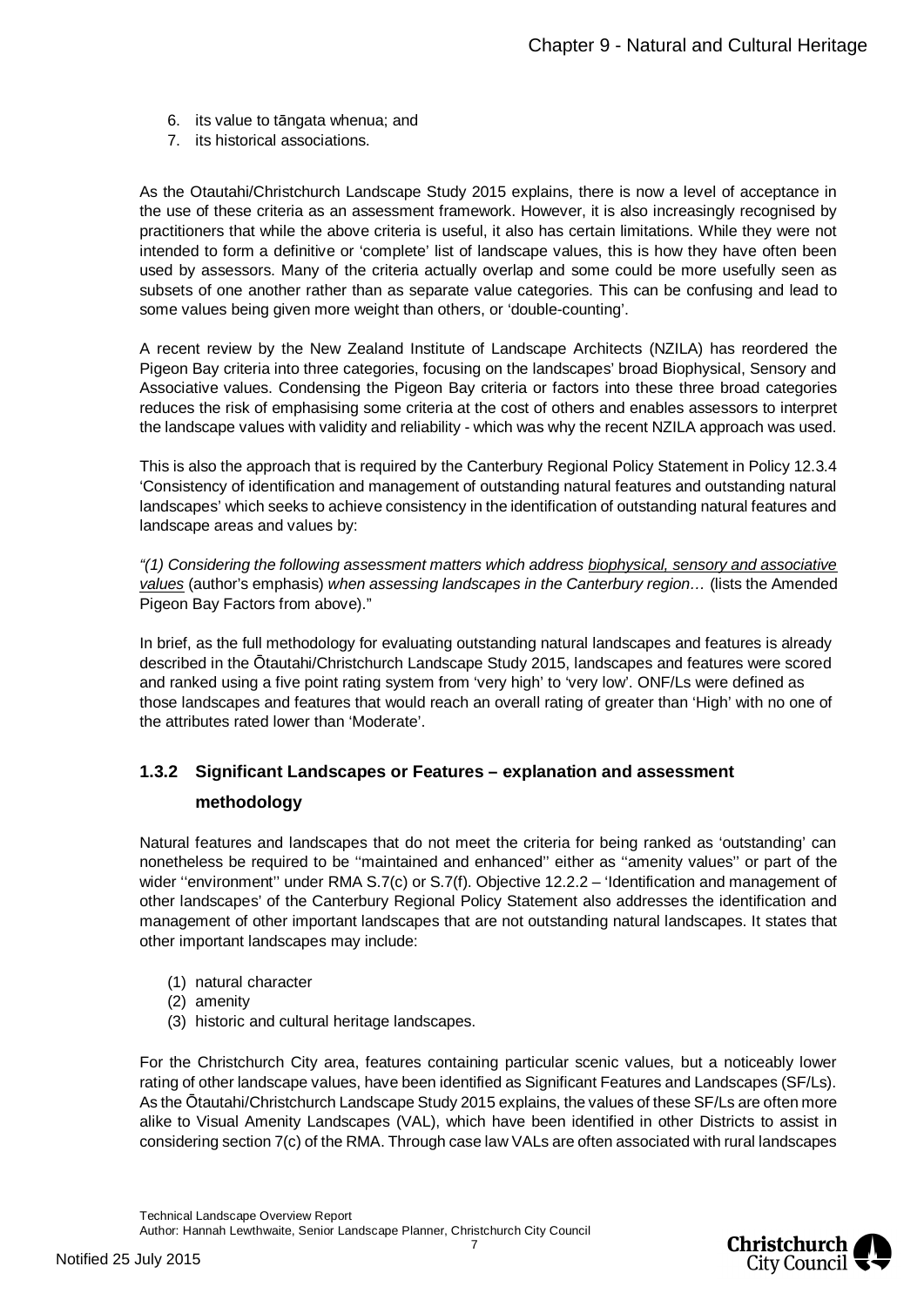that have an 'arcadian' character, such as the rural valleys of the western Port Hills with a mix of mature exotic vegetation<sup>[3](#page-7-1)</sup>.

Since this approach to VAL's does not generally apply to the urban context of Ōtautahi/Christchurch City, the term 'Significant' has been used in the Ōtautahi/Christchurch Landscape Study 2015 to identify natural features and landscapes that do not meet the quality threshold for 'Outstanding' in terms of their values. While the identification of SF/Ls was not part of the initial brief for the study, these areas were identified due to their relatively high landscape value, which in the view of the study team lies just below or around the threshold for ONF/L identification. The Ōtautahi/Christchurch Landscape Study 2015, section 2.5.2 'Thresholds for Identification of Outstanding/Significant Natural Landscapes' should be referred to for further detail.

## <span id="page-7-0"></span>**1.4 Overview of the Ōtautahi/Christchurch Landscape Study 2015**

An overview of the Ōtautahi/Christchurch Landscape Study 2015 is provided in Figure 2 below, while a more detailed description should also be referred in the Study itself. As explained previously, while the focus of this report is on the Significant Feature of the Ōtākaro / Avon River, an overview of the Ōtautahi/Christchurch Landscape Study 2015 is shown below to explain the context in which the Ōtākaro / Avon River was assessed.



Figure 2: Overview of the Christchurch Landscape Study

Note:

CAG = The District Plan Review Project's Collaborative Advisory Group RFWG = Rūnanga Focus Working Group*. Note: workshops were undertaken with the RFWG throughout the Ōtautahi/Christchurch Landscape Study 2015.*

Technical Landscape Overview Report



<span id="page-7-1"></span><sup>3</sup> Wakatipu Environmental Society Inc. v Queenstown Lakes District Council [2000] NZRMA 59 at paragraphs 113 – 115.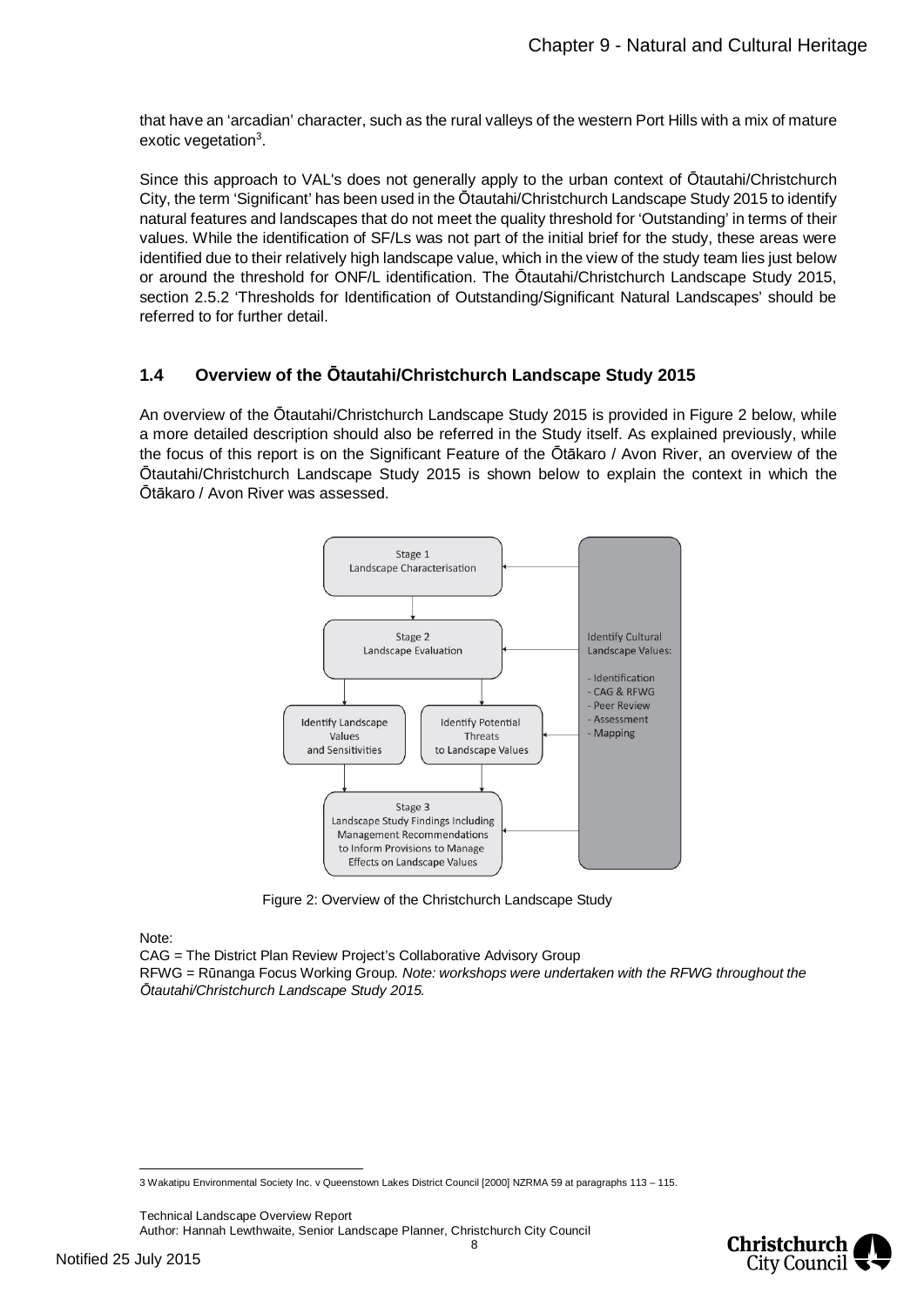# <span id="page-8-0"></span>**2 Summary of the Ōtautahi/Christchurch Landscape Study 2015 findings in relation to Christchurch Central City**

The Ōtākaro / Avon River has been identified as a significant feature within the Central City (i.e. between Fitzgerald and Harper Avenue's).

The findings of the Ōtautahi/Christchurch Landscape Study 2015 in relation to the Ōtākaro / Avon River are set out in detail in the Landscape Study which should be referred to in conjunction with this report, but are also attached to this report in Appendix One for easy reference. A summary of the findings is provided below to highlight key points in relation to Christchurch Central City:

*"The Ōtākaro / Avon River is one of the key features of Christchurch that forms part of the city's identity. As it provides high amenity values for the city along its entire course it has been identified as a Significant Feature.*

*The central section of the river flows through the heart of the city, including Hagley Park, where the historic (heritage buildings, bridges, trees) and tāngata whenua associations (including Puari pā and kāinga of Ōtautahi) with the river are particularly strong.*

*The ecological value of the river has been reduced through the urban context, but the river continues to provide freshwater habitat for fish and birds. The lower river is under tidal influence through its connection to the estuary. The river and its tributaries has very high associative values, which may make an identification as a feature of cultural significance appropriate."* (Source: Ōtautahi/Christchurch Landscape Study 2015, page 18)

## <span id="page-8-1"></span>**3 Maps and Schedules**

Detailed mapping of Significant Natural Landscapes and Features was carried out in GIS (Geographic Information System) software in conjunction with the landscape identification and evaluation process to map the findings on planning maps as detailed overlays (see also section 4 below for an explanation of the overlay approach).

The Significant Feature of the Ōtākaro / Avon River is listed in the schedule of Significant Features for the Central City with a unique identifying code, planning map reference, name and description and location information.

## <span id="page-8-2"></span>**4 Landscape overlay approach**

Landscape overlays are being used on Planning Maps in order to clearly identify the extent of Significant Features. These overlays will 'sit above' underlying zones and will include objectives and policies but will otherwise usually rely on the underlying zone rules.

Landscapes and features identified within the Central City and the wider District often have other means of management for example under the Reserves Act. This has been considered when analysing potential sensitivities in relation to land use, subdivision and development, and in providing landscape management recommendations.

# <span id="page-8-3"></span>**5 Cultural Landscapes**

As previously discussed Significant Landscapes and Features have been identified where these fall below the threshold of Outstanding Natural Landscapes or Features (ONL/Fs) for Christchurch. Cultural Landscapes (different to cultural values as part of the assessment of ONL/Fs) have not been addressed although it is noted that some of the features and landscapes within the City (including the Ōtākaro / Avon River within the Central City) have rated at least "high" in terms of Ngāi Tahu and European

Technical Landscape Overview Report Author: Hannah Lewthwaite, Senior Landscape Planner, Christchurch City Council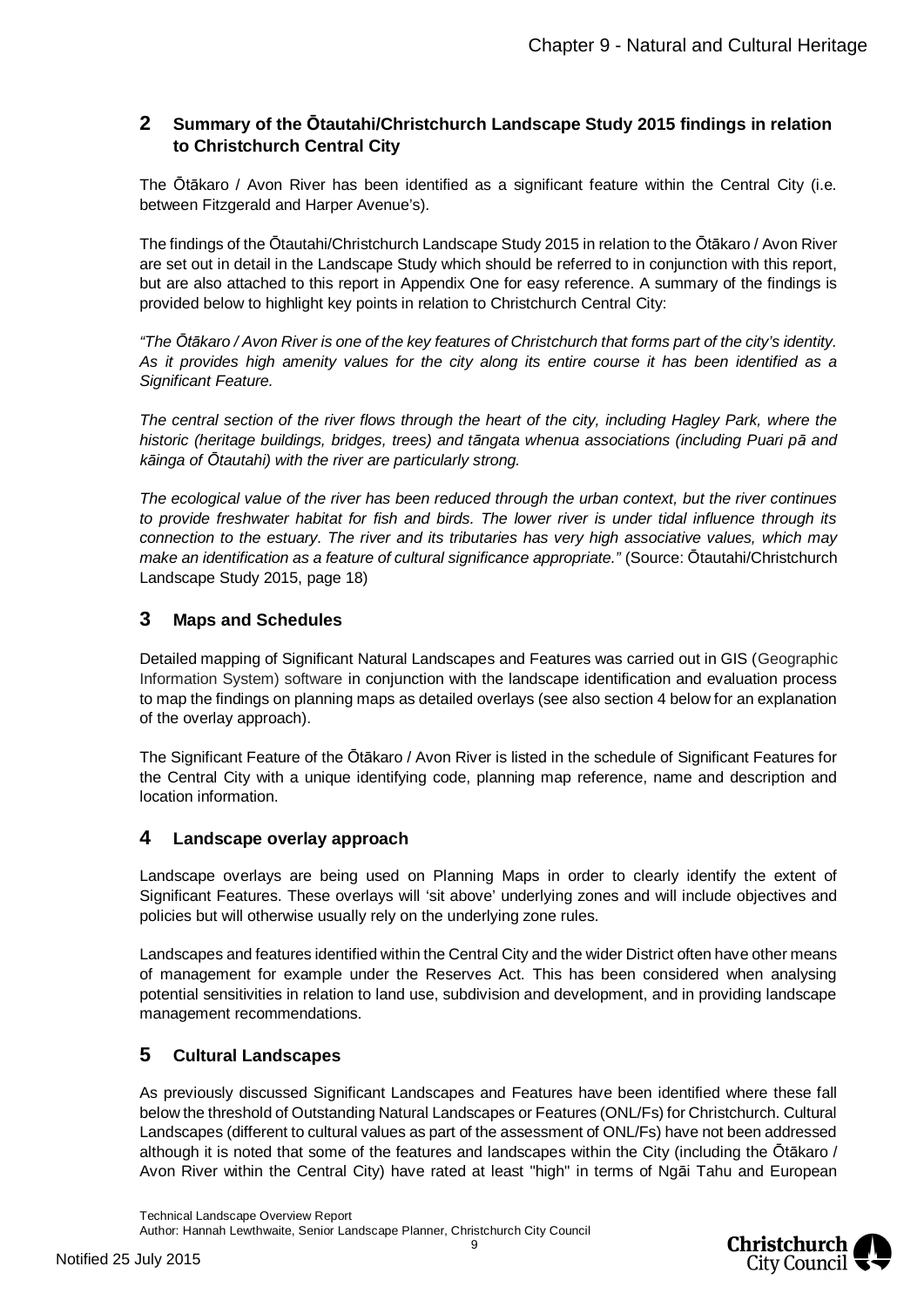associative values and these can be used to inform future work with a specific emphasis on cultural landscapes under Chapter 13 of the Regional Policy Statement if this is considered appropriate. Cultural landscapes are addressed in more depth in the Heritage Technical Report.

# <span id="page-9-0"></span>**6 Non Regulatory Methods**

There are a variety of other methods which are available to support land owners and applicants when applying for a resource consent or plan change.

These include advice from landscape specialists and planners (available as pre-application advice, including free advice, prior to when consents are formally lodged with the Council); and development guidelines which are available to provide assistance with the preparation of assessments of environmental effects in relation to landscape and / or natural character matters.

The Council's Biodiversity and Public Open Space Strategies also provide strategic policy advice and guidance for the protection and enhancement of the District's 'high quality' landscapes. These Council adopted Strategies provide high level policy direction on the outcomes which are sought for landscapes across the district. They also seek the protection and enhancement of landscapes through land purchase – either by Council or other parties, and there have been land purchases in recent years aligning with the aims of these Strategies. In addition the Council's proposed Landscape Strategy will address opportunities to provide further support to landowners whose land is included within an Outstanding Natural Landscape or Feature, or a coastal natural character area.

# <span id="page-9-1"></span>**7 Landscape sensitivities in relation to potential land uses**

Sensitivities in relation to potential land uses have been identified for the Ōtākaro / Avon River within the Central City and are included together with recommended management mechanisms in Appendix Two to this report.

It is acknowledged that some areas within the Significant Natural Landscapes and Features vary internally in landcover and landscape quality. There is a difference in how these internal variations present themselves within Outstanding and Significant landscapes.

For an Outstanding Natural Landscape (ONL) or Feature, where individual buildings/ structures or other modifications occur, the immediately surrounding land may not necessarily provide the same outstanding natural values that may be displayed in the wider ONL. Generally modifications occur in confined areas within the Outstanding Natural Landscapes or Features, and as such do not reduce the value below the "outstanding" ranking.

Where man-made structures and land cover modifications occur within Significant Natural Features/Landscapes, they tend to be more wide-spread and hence reduce the landscape values. (Source: Ōtautahi/Christchurch Landscape Study 2015).

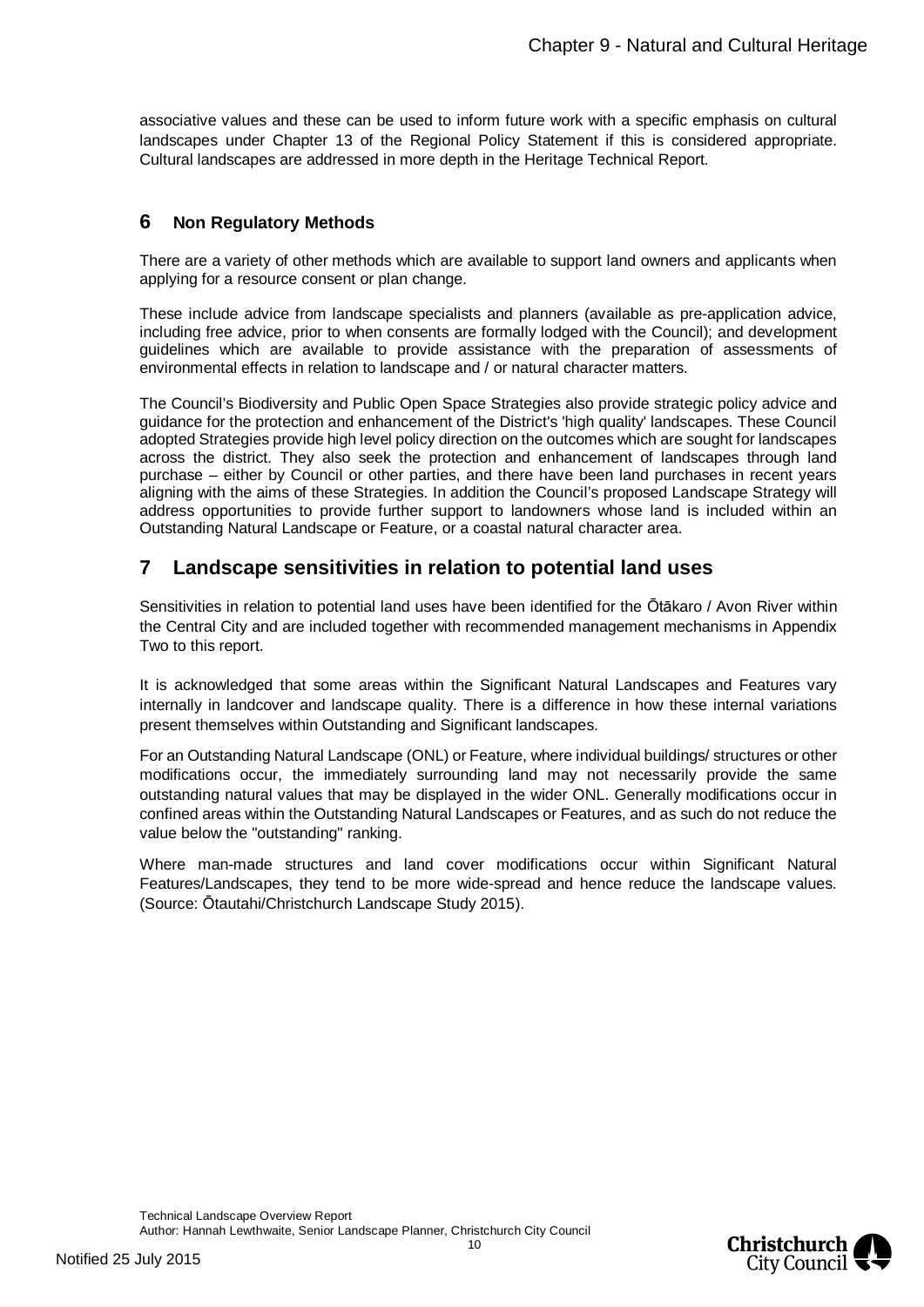# <span id="page-10-0"></span>**8 Appendix One: Excerpt from section 4.5.2 of the Ōtautahi/Christchurch Landscape Study - Ōtākaro / Avon River Significant Feature (SF) Evaluation**

The evaluation of the entire Ōtākaro / Avon River Significant Feature within Ōtautahi/Christchurch City is included below to provide relevant context to the portion listed within the Central City. This is because landscape features such as rivers and their associated landscape values are rarely confined to planning boundaries which is the case with the Significant Feature of the Ōtākaro / Avon River. For example the cultural values associated with it, in terms of tāngata whenua and European heritage, reference early settlement patterns where travel was undertaken along the entire length of the River.

The Ōtākaro / Avon River is a particularly important river for Christchurch, as it contributes to the city's identity and cultural and natural history. The waterway meanders its way from its spring-fed tributaries in the western and northern suburbs, through the city and out to sea via the estuary it shares with the Ōpāwaho/Heathcote River. Its central stem known today as the Waimairi, winds around 26 km from its source in Avonhead through Ilam, Upper Riccarton and Fendalton before meeting with its northern and southern tributaries, the Wairārapa and Ōrakipaoa respectively at Mona Vale. From here, the combined river known as the Ōtākaro continues through Hagley Park, the Botanic Gardens and the Central City before heading east through Avonside, Dallington and Aranui. Here it receives a number of tributaries from these north-eastern suburbs before emptying into the estuary near South Brighton. The entire Ōtākaro / Avon catchment covers about 84 square kilometres, nearly all of it urban in nature. Christchurch's history is closely linked to the Ōtākaro / Avon, as both Māori and European settlement was founded along its course and the city itself was built on the first extensive area of dry land up the river. The lower reaches of the river and estuary are under tidal influence and are described as a separate landscape character area (see Avon Heathcote Estuary / Te Ihutai Character Area). Bed and groundwater levels in the catchment were significantly affected by the 2010 – 2012 earthquake sequence.

Major tributaries of the Ōtākaro / Avon include the Wairārapa Stream (northern most branch), Waimaero or Waimairi Stream (middle branch), and Ōrakipaoa/ Upper Avon (the southern branch) all of which are predominantly spring-fed, albeit highly urbanised, streams. Active springs are found on the Wairārapa Stream at Jellie Park. Some tributaries themselves have significant tributaries, such as the spring fed Wai-iti Stream which flows into the Wairārapa Stream in Bryndwr. However, many upper reaches are ephemeral dry channels except in rainfall events. Water quality in the upper reaches of the Ōtākaro / Avon and in particular in the Wairārapa and Waimairi Streams, is higher than elsewhere in the catchment. As the river flows through the city, water quality is more and more affected by the urban environment and stormwater inputs. As an urban river, the Ōtākaro / Avon has been significantly modified as Christchurch City has developed on its banks and hinterland. The majority of the river's banks are lined by roads, parks and private gardens that contain little native vegetation, which creates a pleasant setting with high visual amenity but comparatively low natural character. The park- like character of the river banks along the north-western Ōtākaro / Avon tributaries, in particular along Wairārapa and Waimairi Streams, is one of the key contributors to the landscape character of this part of Christchurch and gives the river banks and surroundings the "Garden City" appearance it is famous for. The Christchurch Beautifying Association played a major role in establishing these plantings on the river banks. The historic buildings of Mona Vale, set in four hectares of gardens, are one of the areas where this character is particularly well expressed and accessible to the public.

In recent times some native vegetation along the river banks has been either restored or allowed to grow along the margins, rather than be cut back. Little Hagley Park is an example of a woodland landscape character with river banks that have a more natural appearance. Additionally, the overhanging vegetation cover also provides habitat for stream invertebrates and fish, and important spawning habitat for species such as inanga. The river, and its tributaries, are home to a number of fish species including four different species of koukoupara/bully (upland, common, giant and bluegill), tuna/longfin and shortfin eels, inanga, aua/yellow eyed mullet, kanakana/lamprey and exotic brown trout. Studies have shown that increasing amounts of fine sediment entering the Ōtākaro / Avon via



Technical Landscape Overview Report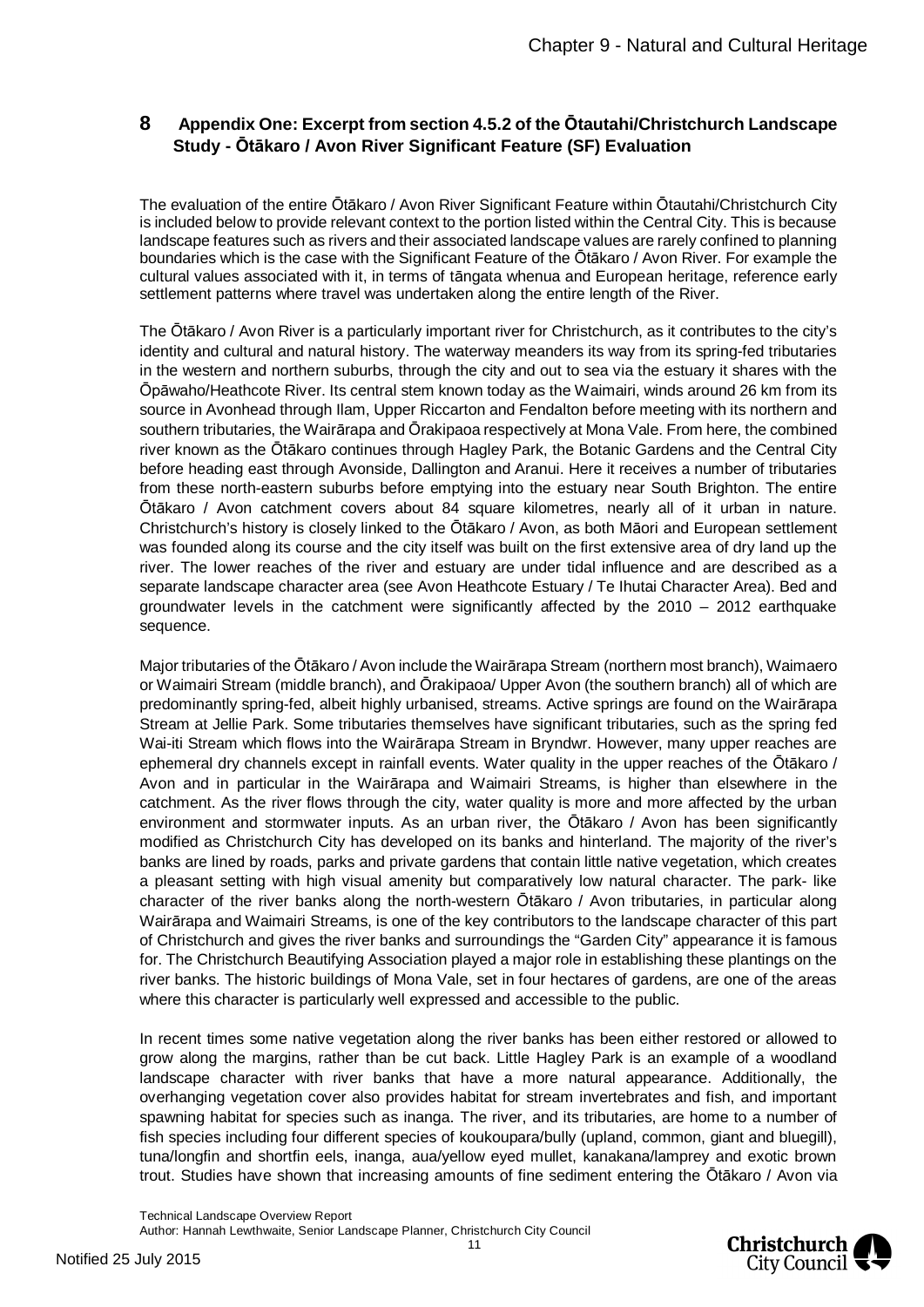stormwater inputs and settling on the river bed have reduced the quantity and quality of habitat for freshwater invertebrates and fish.

Most of the banks and landscape context of the river have been modified, which makes the few reserves along its banks even more valuable. Cockayne Reserve (3 ha) is a narrow strip of wetland bordered by the lower reaches of the Ōtākaro / Avon River approximately 2.5 kilometres upstream from the estuary. The reserve was established in the late 1800s and is one of the few native lowland wetlands remaining in Christchurch. This Reserve has been significantly affected by the earthquakes, which meant that the brackish/fresh water section has been inundated by salt water, resulting in a change in habitat and species.

Ngāi Tahu had an extensive network of both permanent settlements and more temporarily occupied mahinga kai sites along the length of the Ōtākaro. Many of these were associated with landscape features including former wetlands and river channels that have either been significantly altered or have disappeared as a result of the development of Christchurch City. Those sites and features in the upper tributaries include: Hereora (at the head of the Ōtākaro / Avon, near the airport), Wairārapa (along the northern tributary), Ōhikahuruhuru (near a previous swamp in upper Fendalton), Te Warokurī (within an old gully in Papanui), Motu-iti (near Bryndwr) and Ō-Rakipāoa (along the southern tributary). The remnant channels of the upper Waimaero/Waimairi stream, such as those within Crosbie Park and around Avonhead, are still visible today and provide an example of the extent of water that used to flow in these areas. In particular, a significant remnant channel still exists beyond Russley Road, near the site of Hereora, and survives as the furthest visible inland extent, and original source/head of the Ōtākaro / Avon – hence the name Avonhead. Two patches of important forest within the upper catchment included Pūtarikamotu/Riccarton Bush and its surrounding swamps as well as Tāpapanui/Papanui Bush, which no longer exists. Sites in the central city include the Waitaha pā of Puāri which was centred on the former drylands where the court buildings currently stand, and Ōtautahi, the kāinga of Tautahi, situated on the banks of the Ōtākaro near 'the Bricks' on Kilmore Street, where the former Free's Creek used to join the main steam and from which the modern Māori name of Christchurch takes its name. Further downstream is Waikākāriki/Horseshoe Lake, which included a kāinga and associated urupā, the kāinga of Ōruapaeroa near Travis Wetland and the pā of Te Kai a Te Karoro at the mouth of the river in the estuary (the latter two both previously described). A number of these sites, including Puāri, Ōtautahi and Waikākāriki were unsuccessfully claimed by Ngāi Tahu in the Native Land Court in 1868 which had the effect of Ngāi Tahu having little involvement in the protection and management of these areas, until more recent times.

The river banks of the Central City have been used for a variety of uses by Europeans. This included a flour mill with a dam, mill race and waterwheel in the late 1850s. Along Cambridge Terrace the Christchurch City Council's first swimming baths were opened in 1877. The nearby Montreal Street boat sheds were also built around that period. The park-like character of the river banks, including the plantings of rhododendrons, stems from this early European influence as well. The Christchurch Beautifying Association undertook early plantings along the river, which means that today's character of the river and its banks owes a lot to their influence. Many of the trees found along the river banks today are recorded as protected or notable trees due to their impressive age and size. Along the Central City section of the river numerous heritage buildings and structures line its banks. Buildings of particular importance include the Antigua Boat Shed, the Canterbury Provincial Council Buildings and the Town Hall with its distinctive fountains, all of which were severely damaged in the earthquakes but will be rebuilt. The bridges that cross the Ōtākaro / Avon in this section are also of historic importance, including the Bridge of Remembrance with its adjacent park. Victoria Square on the banks of the Ōtākaro / Avon, which used to be Christchurch's Market Square, is another area that is of particular importance to both European and Maori history (associated with the Waitaha settlement Puāri).

Nowadays, the Ōtākaro / Avon River forms an integral part of the city along its various reaches. The character of the river and its urban context changes as it winds its way through the city. In the Central City the river has always been a focal point and a centre of activity, including the rowing facilities at Kerrs Reach. With the recent plans to design a park along the Ōtākaro / Avon River, it can be expected



Technical Landscape Overview Report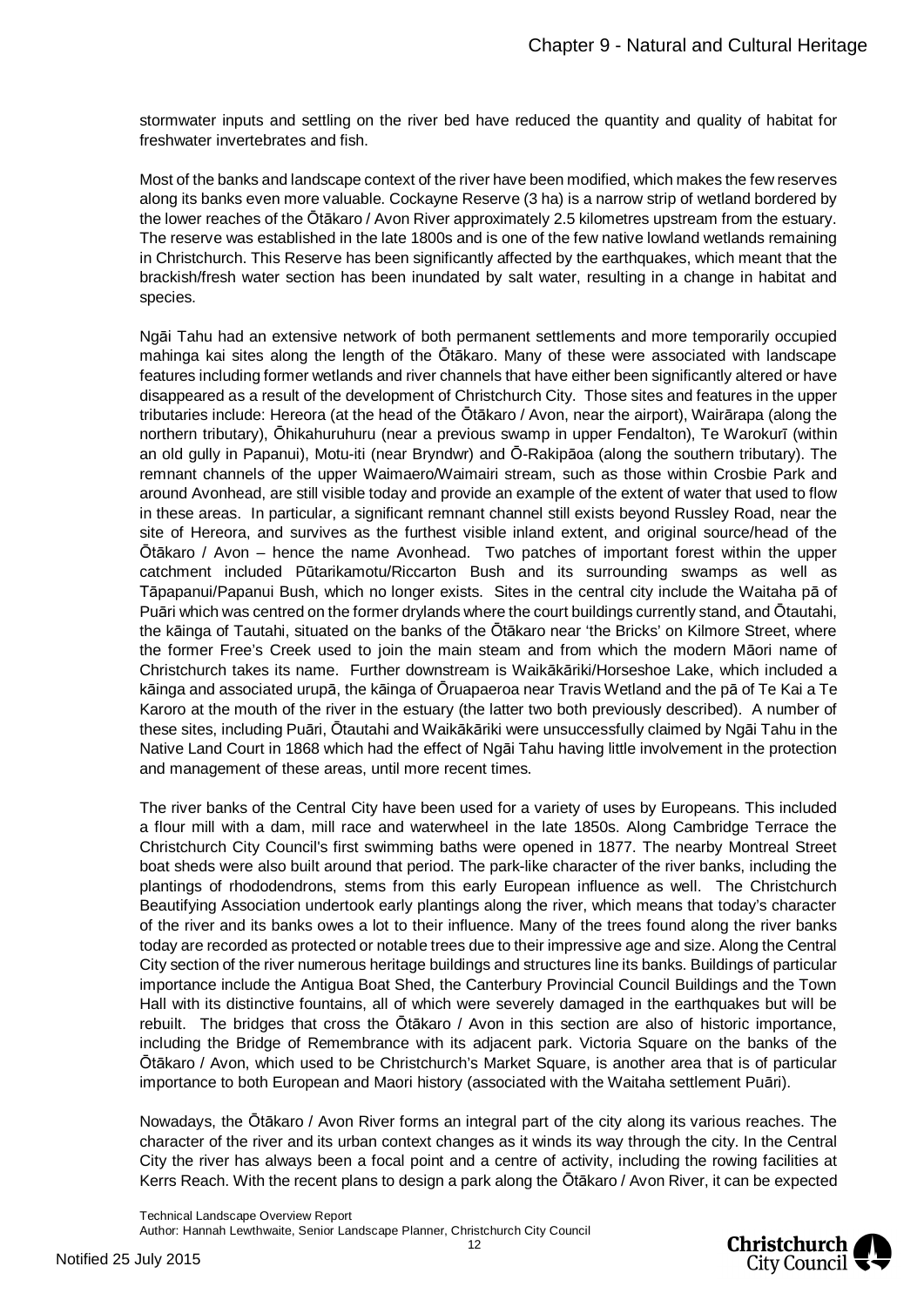that the river will continue to draw attention as a feature and place to provide for recreational opportunities. The lower reaches of the Ōtākaro / Avon have experienced significant changes through the impacts of the earthquake, which has led to a red zoning of the adjacent land due to land damage. It is uncertain how this land will be developed in the future and if it will be suitable for future residential development. If the red zone is designed as a green space, the river banks may experience a significant improvement in terms of their naturalness and recreation and amenity value over time. These lower reaches of the Ōtākaro / Avon River are also important for the recreational users of the area and the river contributes to the amenity of the residential environment.

# **8.1 Landscape Evaluation**

Biophysical attributes:

- <span id="page-12-0"></span> The vast majority of the Ōtākaro / Avon catchment is urban in nature, which has modified its natural and biophysical values significantly, although in a range of sites, particularly in the upper catchment around Avonhead, the remnant river channels remain and are important features that tell a story of the amount of water that used to flow in the river.
- Some of the wetlands adjacent to the river course, such as Bexley Wetland and Cockayne Reserve, are ecologically important.
- The river banks predominantly contain exotic trees, planted since European settlement. A high number of protected and notable trees can be found along the banks of the Ōtākaro / Avon, in particular the Central City section.
- More recently native plants have been increasingly used for plantings along the river banks, which provides habitat for fish, birds and invertebrates.
- The lower Ōtākaro / Avon River is important spawning habitat for fish species such as inanga.
- The lower river and estuary are under tidal influence (see Avon Heathcote Estuary / Te Ihutai).
- Springs are a primary value of the groundwater regime.

Sensory attributes:

- The river is one of the key landscape features of the city that connects a number of suburbs along its meandering course.
- Numerous walkways extend along the river, which makes it a very important recreation resource for numerous activities, including various forms of boating.
- The river and its banks form an important part of Mona Vale, Hagley Park, the Botanic Gardens and the Central City.
- The watercourse, despite its modified context and predominantly exotic vegetation along the banks still has a largely natural appearance and holds very high amenity values.
- The banks of the river, which are generally lined with trees, shrubs and grasses provide a natural foil for the densely developed residential areas in its context.
- Upper catchment remnant channels, such as those in Crosbie Park and beyond Russley Road provide a unique experience of the past size and naturalness of the river.

Associative attributes:

- The Ōtākaro / Avon River is a particularly important river for Christchurch, as it contributes to the city's identity and cultural, as well as natural history.
- The river is a landmark with iconic status within Christchurch City as it defines the landscape of the city that has developed along its banks.
- A number of historic buildings and bridges, which are of high importance to Christchurch's character, are located along the Ōtākaro / Avon in the Central City section.
- A network of key cultural sites dots the catchment from Hereora (near Avonhead), to Ōhikahuruhuru in Fendalton and Pūtarikamotu/Riccarton Bush, to Puāri pā and the kāinga of Ōtautahi in the central city, and Waikākāriki/Horsehose Lake and Ōruapaeroa/Travis Wetland in the lower reaches.
- The cabbage tree at Burnside High School is believed to have been a pre-European boundary marker delineating Maori usage areas of the Wairārapa Stream.



Technical Landscape Overview Report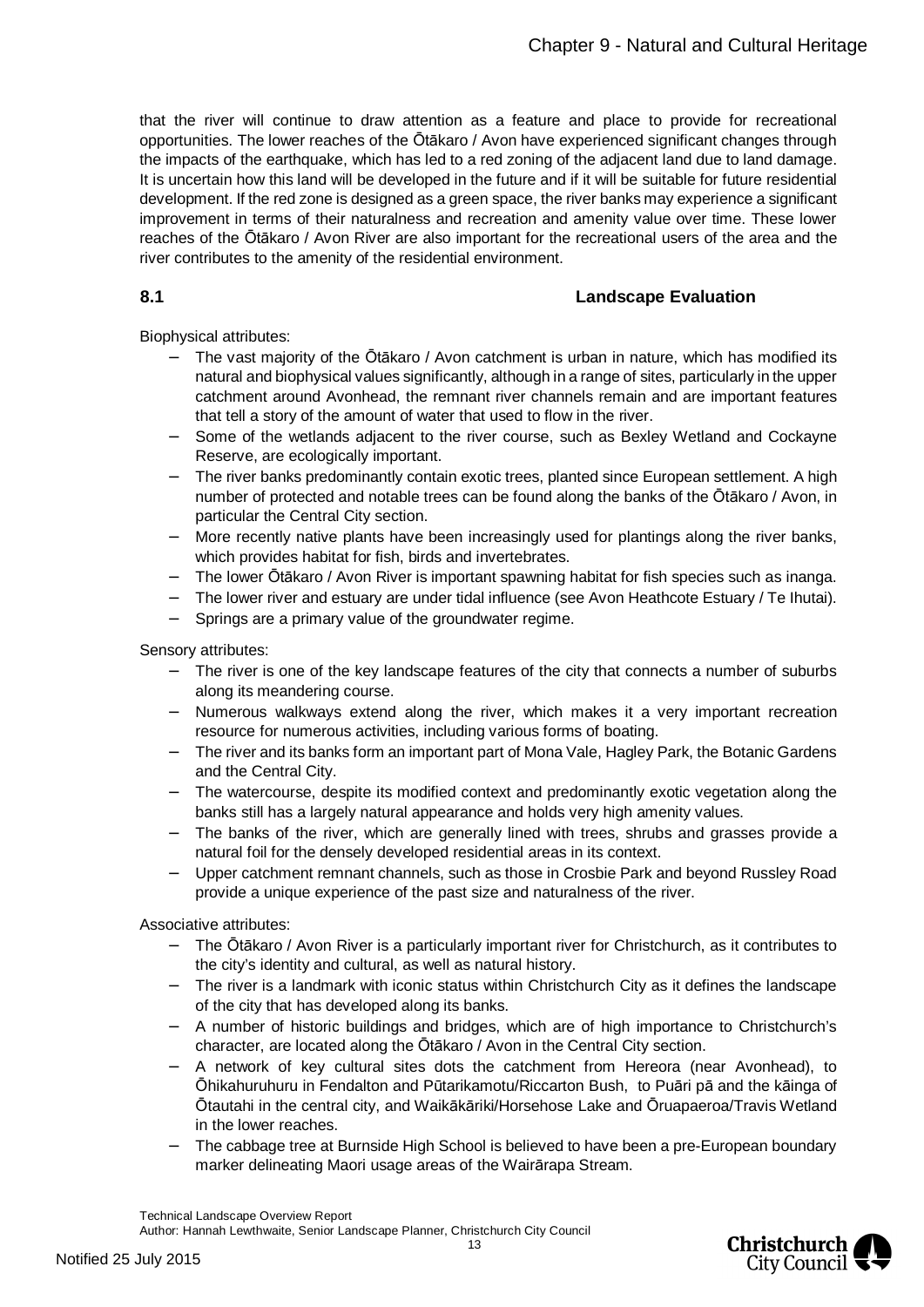- The river banks of the Central City have been used for a variety of uses by Europeans, including a flour mill with a dam, mill race and waterwheel in the late 1850s.
- The park-like character of the river banks, including the plantings of rhododendrons and deciduous shade trees, the Botanic Gardens and Hagley Park, stem from European influence.

## <span id="page-13-0"></span>**8.2 Identification of Significant Landscape Features**

*Note: the full evaluation of the Ōtākaro / Avon River is provided below for context and completeness however only the Central City section (between Harper Avenue to the west and Fitzgerald Avenue to the east) is listed within Chapter 13*.

The Ōtākaro / Avon, including its three major tributaries, has been identified as a SF due to its moderate biophysical values, moderate to high perceptual values and very high associative values.

The river is considered to be a very important feature of Christchurch City, which serves as a landmark along its entire course. The river corridor, in particular the Central City section, has very high cultural values associated with it, in terms of tāngata whenua and European heritage. The natural and dual cultural values have led to identification of the Ōtākaro / Avon River, including its three major tributaries (Ōtākaro / Avon River with Waimairi and Wairārapa Streams in Mona Vale) as a SF. Since the urban context of the river has led to a high degree of human modification, which has reduced the biophysical values and naturalness of the river, the SF boundary is confined to the river banks.

The three major tributaries of the Ōtākaro / Avon, the Wairārapa Stream (northern most branch), Waimaero or Waimairi Stream (middle branch), and Ōrakipaoa / Avon (the southern branch), have been identified as SFs due to their high amenity values and importance to tāngata whenua. Since the biophysical values and naturalness of the Ōtākaro / Avon are only moderate, a SF identification is considered appropriate. It should, however, be acknowledged that the river and all of its tributaries are of very high importance to tāngata whenua, which may justify special recognition as a significant cultural feature.

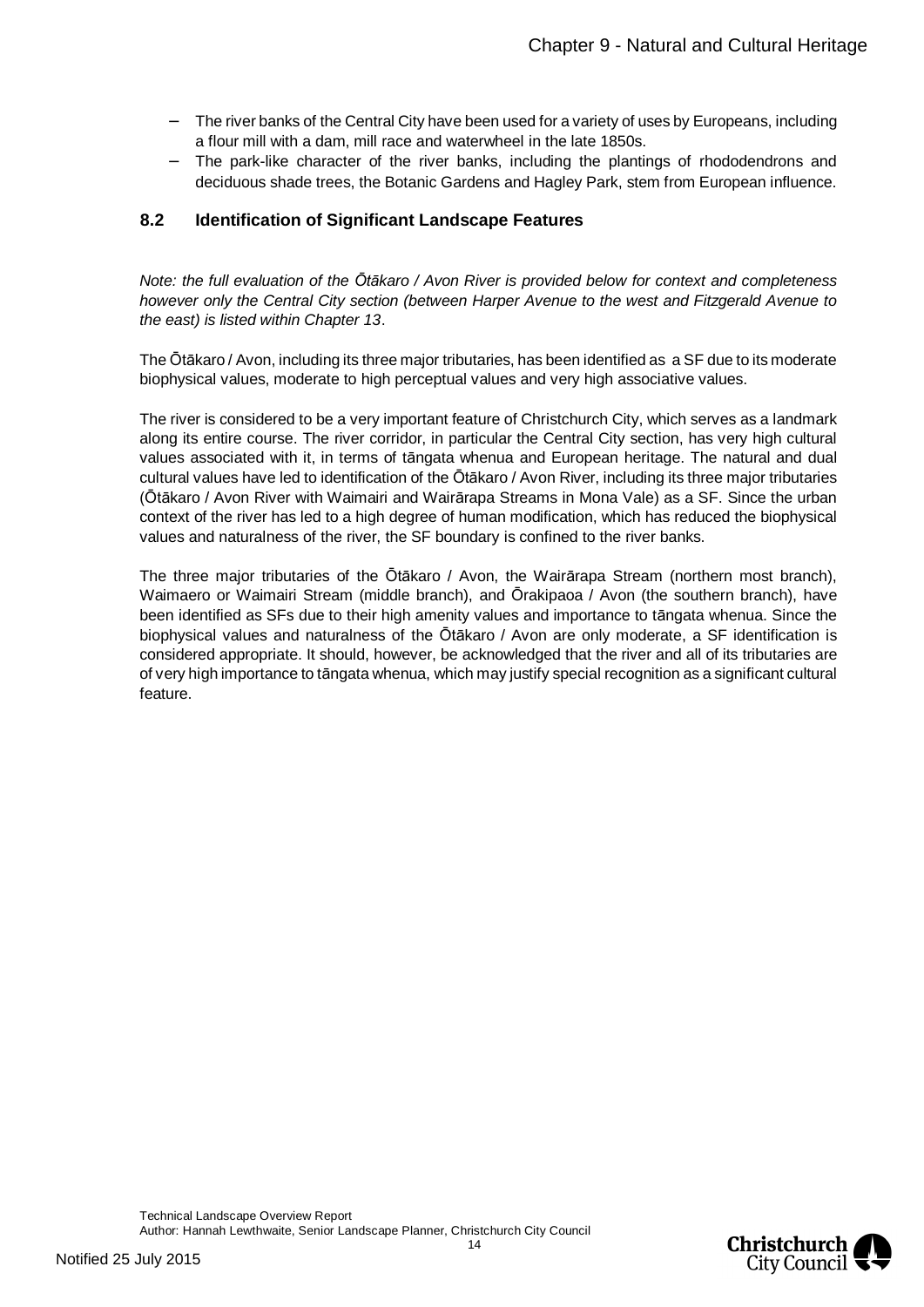# <span id="page-14-0"></span>**9 Appendix Two: Excerpt from Stage 3 of the Ōtautahi/Christchurch Landscape Study relevant to the Ōtākaro / Avon River – Landscape Sensitivities and Recommended Management Mechanisms**

#### *Landscape Sensitivities:*

- The urban context of rivers, springs and wetlands of Christchurch provides distinctive boundaries to the majority of features.
- The ecological values in many of the areas are improving due to active restoration and revegetation of the features and their margins, but there is little to no extensive buffer to the surrounding intensive development.
- Many heritage and historic sites are located along the Ōtākaro / Avon River, as places for early settlement for both Māori and European people.
- Community interest in restoration of various reserves is high and access for public recreation is highly valued.
- The rivers, springs and wetlands (both former and existing) are of high importance to tāngata whenua and efforts to protect, restore and/or enhance these are critical to uphold cultural values, particularly for mahinga kai. This includes the former channels, depressions and other land forms associated with the rivers and their wetlands.
- The Ōtākaro / Avon River is lined by a network of key cultural sites throughout the catchment, both Māori and European. Key sites of significance to tāngata whenua include Puāri pā and the kāinga of Ōtautahi in the central city.

#### *Potential landscape change issues in relation to land use:*

- The rivers, springs and wetlands of Christchurch are mostly located within a highly developed urban context, which means that they are exposed to stormwater runoff. This can lead to altered flow regimes and high sediment and contaminant inputs, which in turn affects water quality and recreation and cultural values.
- Most of the key features are reserves in public ownership, which often means that the risk of land use change is relatively low and public access is secured.
- Flooding is a major threat in some low-lying areas of Christchurch. Future changes to the river environment could include protection works along the major waterways, or alternatively urban retreat to provide additional floodplain and flood retention areas, such as the creation and/or re-establishment of wetlands.
- The earthquakes have led to changes in some of the features and their urban context, e.g. through red-zoning of land, which may provide opportunities for increasing buffer areas or the regeneration of vegetation and ecological habitat in the future.
- The amenity of landscape features, including former river channels, can be compromised through encroaching development, such as residential and industrial subdivision, earthworks, roading, and other buildings and structures that may have adverse visual effects on the features' landscape character.

## <span id="page-14-1"></span>**9.1 Potential Future Land Uses and Management Mechanisms**

Within this section landscape vulnerability to a variety of human activities is addressed as part of the potential landscape management mechanisms.

#### Earthworks and Quarrying:

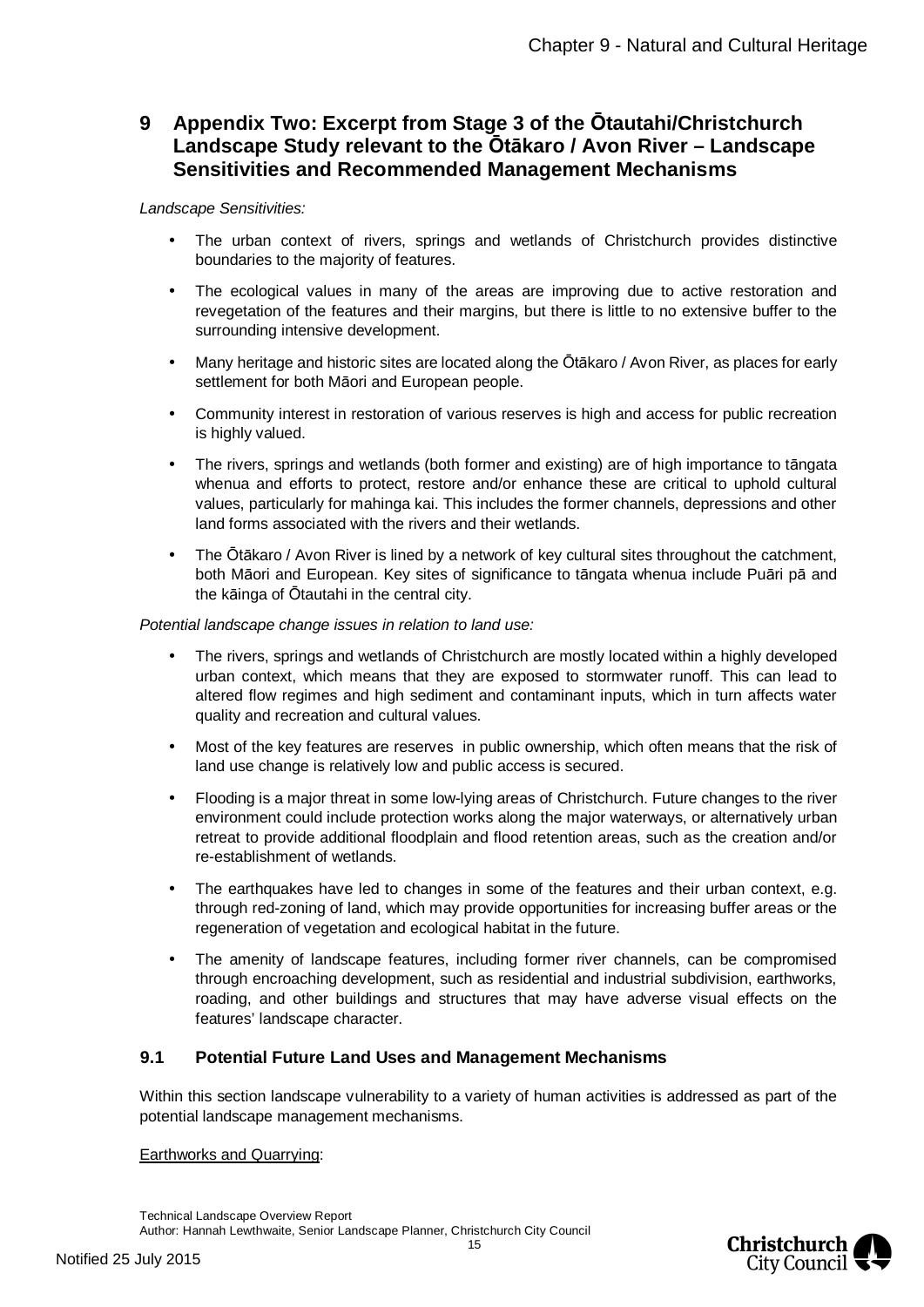Earthworks can leave exposed and cut surfaces which often contrast with surrounding vegetation and natural contours. Earthworks and quarrying can also destroy natural contours, depressions and historic landscape features and landforms, some of which may be significant to tāngata whenua.

In particular, if earthworks are carried out on slopes, the scarring can be visually prominent with an adverse effect on the surrounding landscape. The location, shape, volume and size of earthworks generally determine their visual impact, but other factors, such as extent and treatment of cut, batter and spill on slopes are also important aspects that can influence the landscape outcomes of largerscale earthworks. On slopes, large-scale earthworks can also lead to erosion which can cause adverse visual effects over extensive areas, including increased sedimentation in nearby waterways.

#### Removal of native vegetation:

For Significant Features (SFs), the presence of both remnant and restored indigenous vegetation is an important contributing factor that adds to the natural science, ecological and cultural values of the areas. The quality and quantity of native vegetation cover varies considerably between. The extent and species composition of vegetation cover/ remnants needs to be considered when effects of vegetation removal are to be assessed. There is a strong overlap with parts of the district plan that are aimed at protecting the biodiversity of the district.

From a landscape perspective consideration should be given to the extent to which the loss of indigenous vegetation will adversely affect:

- The natural science and legibility values of an SF
- The overall natural character of an area, including its natural elements, patterns and processes;
- Indigenous ecosystem integrity and function;
- Cultural values;
- Natural character associated with a water body or wetland

Furthermore, where restoration of native vegetation can contribute positively to the existing values, consideration for not only protection, but enhancement should be given.

#### Subdivision, Buildings and Structures:

Buildings and structures have the potential to modify the landscape depending on their location in relation to the topography, size, scale, height form, colour, materials and finish as well as surrounding existing, former and proposed vegetation.

For Christchurch the proximity of the identified SFs to the urban context of the city puts increased pressure for residential development on them compared to many rural areas in other districts. It may be appropriate to identify areas that are suitable to absorb residential and industrial development outside the SFs to ensure future development is planned in a strategic rather than reactive manner. This strategic planning has recently occurred through various planning mechanisms following the Canterbury earthquakes, which have led to identification of greenfield sites within Christchurch for future residential subdivision.

Structures can also include telecommunication towers, electricity pylons, bridges and other nonresidential buildings, such as sheds or commercial/ industrial buildings. Likewise remnant river channels and wetland basins/depressions are sensitive to the development of residential and industrial land as they are low-lying and often overlooked. The expressiveness of particularly legible landforms may be modified by subdivision, buildings and structures, if they physically and visually dominate their surroundings.

Consideration of the following factors should be taken into account when assessing landscape and visual effects of subdivision, buildings and structures in Significant Features such as the Ōtākaro / Avon River.

 Type of subdivision/building/structure and the effects on the natural / cultural landscape character;



Technical Landscape Overview Report